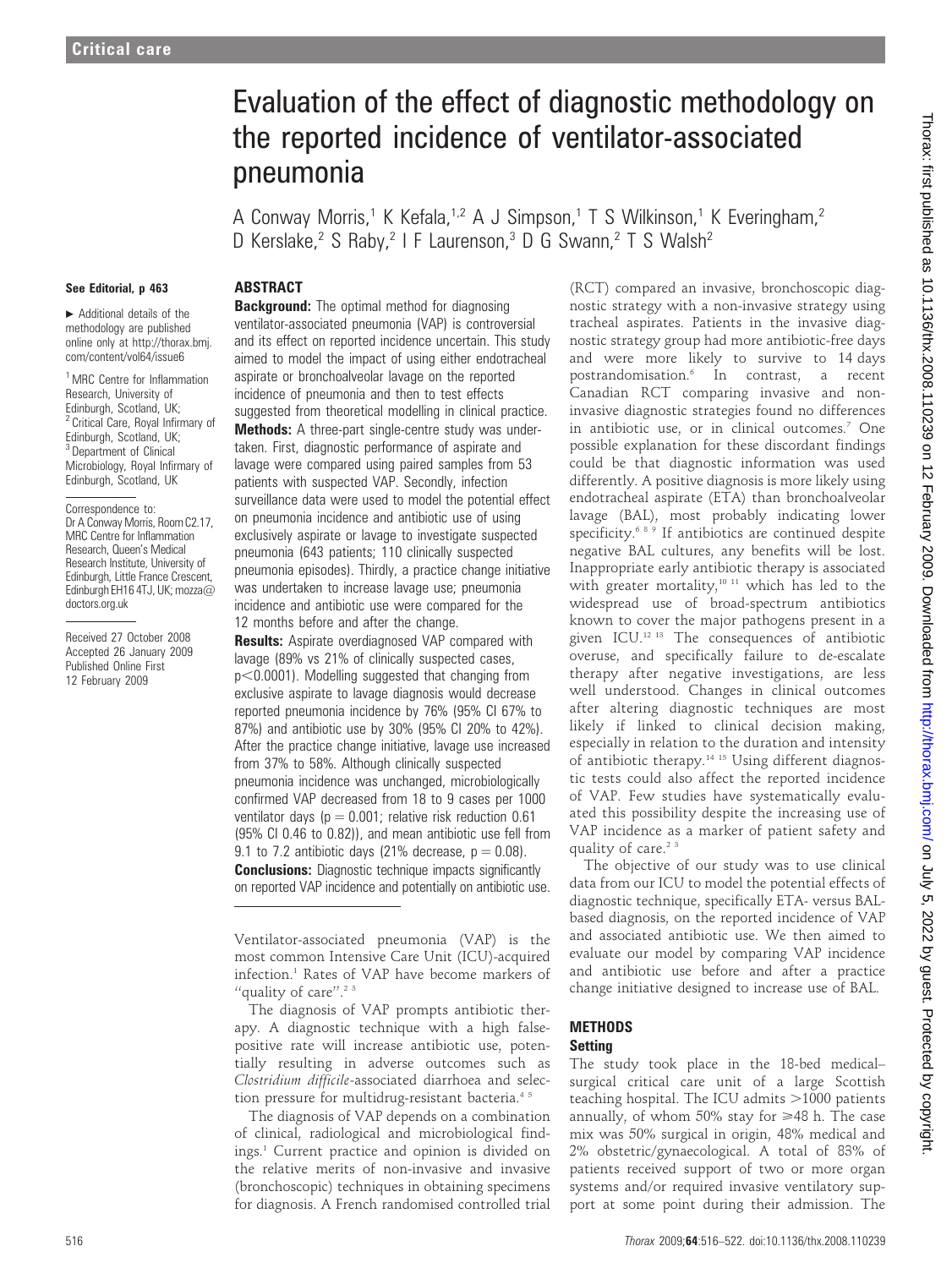Critical care

Table 1 Classification of ventilator-acquired pneumonia by the HELICS criteria

LRT specimen-

| Code             | Diagnostic method                                                               |
|------------------|---------------------------------------------------------------------------------|
| PN <sub>1</sub>  | Positive quantitative culture from minimally contaminated<br>$BAL \ge 10^4$ CFU |
| PN <sub>12</sub> | Positive quantitative culture of LRT (tracheal asnirate) or                     |

- sputum—not available within our laboratory
- PN3 Positive culture related to no other source-positive pleural fluid culture OR pulmonary abscess with positive needle aspiration OR positive histology OR positive exams for virus
- PN4 Positive sputum culture or non-quantitative LRT (tracheal aspirate) specimen culture
- PN5 No positive microbiology including BAL with  $<$ 10<sup>4</sup> CFU

All patients meet clinical criteria (radiographic changes, pyrexia or leucocytosis/ leucopenia and clinical signs of chest infection such as increased volume or purulence of sputum, crepitations and deterioration in oxygenation). Adapted from IPSE (Improving Satety in Europe).<sup>2</sup>

BAL, bronchoalveolar lavage; CFU, colony-forming units; HELICS, Hospitals in Europe Link for Infection Control through Surveillance; LRT, lower respiratory tract.

unit is the Scottish Liver Transplant unit (typically 40–50 transplants annually), and receives trauma cases from the region, although isolated neurotrauma was managed elsewhere. During the entire duration of the study, a seven-element ventilator care bundle was in place and remained unaltered. This consisted of routine stress ulcer prophylaxis, head of bed elevation, nurse-led weaning protocol, sedation protocol and scoring, use of heat and moisture exchangers, no routine ventilator circuit changes and early empiric antibiotic treatment for VAP with rationalisation and de-escalation based on the results of cultures. Selective digestive tract decontamination, oral chlorhexadine and subglottic suction were not used at any point during the study.

#### Overview of study design

The study had three parts. First, the diagnostic performance of ETA and BAL were compared using paired samples from patients with clinically suspected VAP. Secondly, prospective high quality independently collected infection surveillance data from our ICU were used to model the potential effect on VAP incidence and antibiotic use of exclusively using either ETA or BAL to investigate suspected VAP in our patient population. Thirdly, a practice change initiative was undertaken to increase BAL use. The incidence of VAP and antibiotic use were compared for the 12 months before and after the change using traditional statistical tests, but also statistical process control (SPC) methods.

# Comparison of the diagnostic performance of ETA and BAL

As part of an ongoing study of innate immunity in critically ill patients with suspected VAP,<sup>16</sup> we collected a series of paired ETA and BAL samples in patients with clinically suspected VAP using a standardised protocol.<sup>17 18</sup> "True VAP" was defined as culture of organisms in BAL at  $>10^4$  colony-forming units (CFU)/ml.19 We compared the diagnostic accuracy of quantitative and non-quantitative cultures of ETA with true VAP. For quantitative ETA a cut-off of  $>10^6$  CFU/ml<sup>20</sup> was used, whilst any growth was considered positive for qualitative ETA.

# Modelling of the potential impact of exclusive use of ETA or BAL on reported VAP incidence and antibiotic use

Infection surveillance data

Since 2005, infection surveillance data on VAP using the Hospitals in Europe Link for Infection Control through Surveillance (HELICS) system<sup>21 22</sup> has been collected in our



Figure 1 Diagnostic tree for ventilator-associated pneumonia (VAP) by endotracheal aspirate (ETA) using quantitative cultures obtained from rigorously standardised bronchoalveolar lavage (BAL) as the reference. (A) demonstrates this for qualitative cultures, and (B) for quantitative ETA cultures taking  $>10^6$  colony-forming units (CFU)/ml of ETA fluid as positive.

ICU by an independent infection control team. These included antibiotic prescriptions and diagnostic method (bronchoscopic, pleural or blood culture, qualitative endotracheal cultures, or clinical diagnosis alone). Data for the 12 months prior to the practice improvement intervention (see below) were analysed. The diagnostic categories used by HELICS are shown in table 1.

# Local intensity of antibiotic use for clinically suspected VAP

The ''antibiotic load'' associated with treating clinically suspected VAP was quantified by calculating the total ''antibiotic days''23 used for each suspected VAP episode. For the purpose of this analysis, we defined this as the number of antibiotics multiplied by the duration of treatment. For instance, if a patient received meropenem for 7 days and vancomycin for 4 days this would equate to 11 ''antibiotic days''; concurrent use of two antibiotics counted as two antibiotic days per calendar day. As only qualitative ETA and BAL were in routine clinical use, only these two modalities were compared.

# Modelling the theoretical effect of using either ETA or BAL in our patient population

Using infection surveillance data, the number of clinically suspected VAPs was determined. Using the diagnostic performance characteristics calculated from the paired ETA and BAL samples (see above), we modelled the proportion of clinically suspected VAPs that would have been confirmed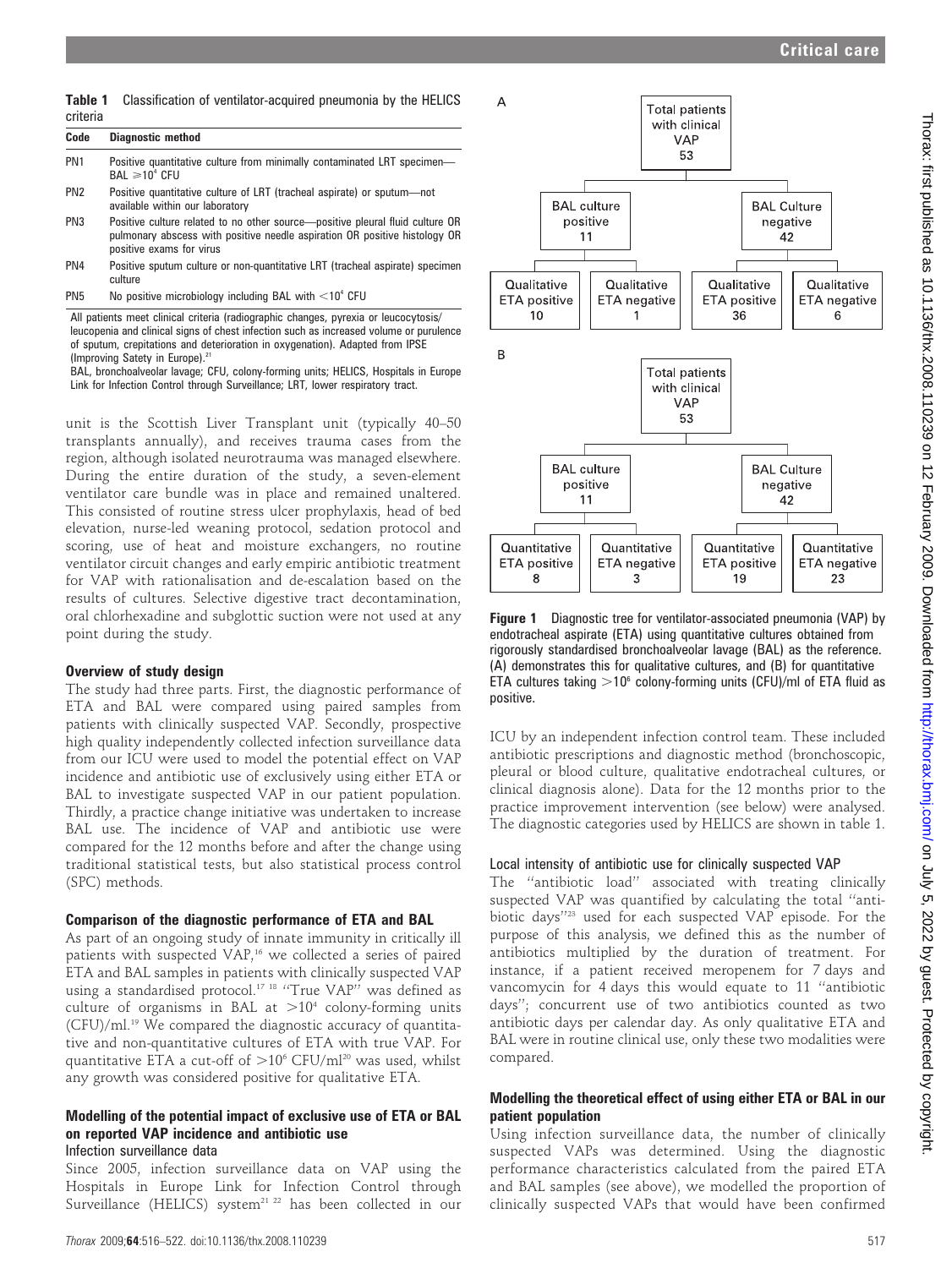microbiologically if either BAL, or qualitative ETA or quantitative ETA, had, hypothetically, been used exclusively in our ICU. As a sensitivity analysis we used the 95% CIs generated from the paired sample data. Using data on antibiotic prescriptions, we also estimated the theoretical effect of changing from exclusively ETA-based diagnosis to BAL-based diagnosis in our ICU.

#### Prospective evaluation of the effect of increasing the use of BAL on reported VAP incidence and antibiotic use

We undertook a practice improvement initiative aimed at increasing the use of BAL in our ICU. This included education sessions, improved availability of equipment and expertise for BAL and a case review of VAPs at the weekly grand round. Infection surveillance data were analysed 1 year before and 1 year after the intervention, with a 2-month ''run-in period''. Specifically we examined the rates of clinically suspected VAP and the rates of microbiologically confirmed VAP, the proportion of patients undergoing bronchoscopic diagnosis and the total number of ''antibiotic days'' attributable to each episode of VAP. Additional analysis was undertaken using SPC methodology, which allows time series data to be analysed in the context of background variability.<sup>24</sup> To test whether a change results in a meaningful difference, ''warning lines'' and ''control lines'' are established, indicating the upper and lower limits of background variation. If the measured variable crosses these lines it indicates a frequency that is outside normal variation.

# Consent and ethical approval

For the paired ETA and BAL study, witnessed assent was obtained from a relative or main carer for all patients and the study was approved by the Research Ethics Committee. The collection of infection surveillance data did not require ethical approval. Evaluation of the effect of increasing BAL use was considered quality improvement and did not require ethical approval.

Further details of the methodology can be found in the Supplementary data online.

# RESULTS

# Diagnostic accuracy of BAL and ETA

Fifty-three patients had paired samples available for analysis (fig 1). With microbiologically confirmed infection (HELICS criteria PN1; for definitions of HELICS criteria see table 1) the true positive rate for VAP (as defined by quantitative BAL cultures) was 21% ( $n = 11$ ) (95% CI 10% to 32%). Qualitative ETA cultures significantly overdiagnosed VAP compared with BAL; 87% ( $n = 46$ ) (95% CI 77% to 96%) of all cultures were positive (HELICS criterion PN4). Quantitative ETA cultures also overdiagnosed VAP, 51% ( $n = 27$ ) (95% CI 37% to 63%) of all cultures being positive by this method. A summary of test performance data for ETA compared with BAL is shown in table 2. Although quantitative ETA cultures (using  $>10^6$  CFU/ml as the cut-off) had an effect on sensitivity and specificity, they failed to improve diagnostic performance significantly as assessed by either predictive values or likelihood ratios (table 2). There was no difference in ICU mortality between patients with clinically suspected VAP and positive versus negative BAL cultures (36% for both groups). These data suggested that the technique used to diagnose VAP was likely to influence the reported incidence, but did not quantify the likely magnitude of this effect in a clinical population.

Table 2 Diagnostic performance of ETA using quantitative culture obtained from standardised BAL as the reference, with growth at  $>$ 104 CFU/ml defining ''true VAP''

|                                     | <b>Sensitivity</b><br>(%) | <b>Specificity PPV</b><br>(%) | (%) | <b>NPV</b><br>(%) | $+LR$ | -LR |
|-------------------------------------|---------------------------|-------------------------------|-----|-------------------|-------|-----|
| Qualitative<br><b>ETA</b> cultures  | 90                        | 14                            | 21  | 85                |       | 0.6 |
| Quantitative<br><b>ETA</b> cultures | 72                        | 55                            | 30  | 88                | 1.6   | 0.5 |

Qualitative ETA is growth of any organism; quantitative ETA is growth of any organism<br>at >10° colony-forming units (CFU)/ml.<sup>20</sup> A likelihood ratio is a likelihood that a person with a positive (or negative) test has the disease in question; further detail can be found in Strauss et al.<sup>25</sup>

BAL, bronchoalveolar lavage; ETA, endotracheal aspirate; NPV, negative predictive value; PPV, positive predictive value; +LR, positive likelihood ratio; –LR, negative likelihood ratio; VAP, ventilator-associated pneumonia.

# Modelling of the potential impact of exclusive use of ETA or BAL on reported VAP incidence and antibiotic use

In the year prior to the intervention (January–December 2006), 643 patients were admitted to the ICU for  $>48$  h, corresponding to 3771 ventilator days. There were 110 episodes of clinically suspected VAP, based on HELICS criteria. Of these, 68 had positive microbiological cultures. The classification of these VAPs based on the HELICS system is shown in fig 2. The incidence of clinically suspected VAP was 17% (29.1 cases per 1000 ventilator days) and microbiologically confirmed VAP 10.5% (18 cases per 1000 ventilator days). The associated antibiotic use with each mode of diagnosis is shown in table 3. A total of 16% of patients had their antibiotics changed in ICU in the 72 h prior to diagnosis, an acknowledged risk factor for false-negative cultures.<sup>1</sup> A total of 89% of patients had received antibiotics prior to diagnosis, 75% within 72 h of diagnosis.

# Modelled effect on reported incidence

Based on the above data and test-specific data from the paired samples study (with 95% CI as sensitivity analysis from fig 1), the potential impact of using exclusively ETA or BAL for



Figure 2 Data from routine infection surveillance. Patients at risk of ventilator-associated pneumonia (VAP) are all those mechanically ventilated for  $\geq 48$  h. PN numbers refer to the criteria laid out in the HELICS (Hospitals in Europe Link for Infection Control through Surveillance) protocol (see table 1). BAL, bronchoalveolar lavage; ETA, endotracheal aspirate.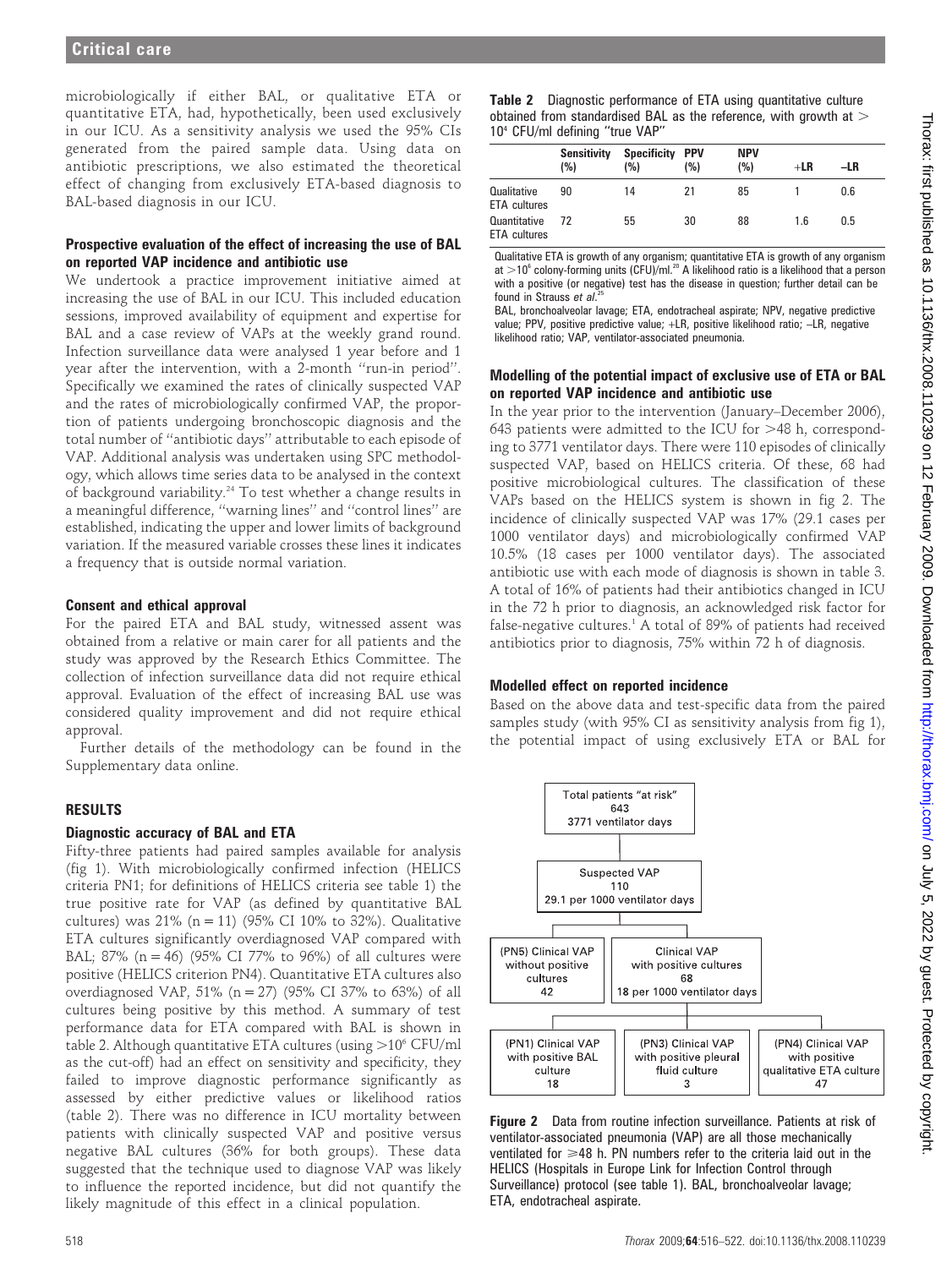Table 3 Treatment intensity as measured by "antibiotic days" (ie, number of antibiotics prescribed multiplied by the duration of treatment)

|                                     | <b>Positive sample</b><br>result | <b>Negative sample</b><br>result* | <b>Overall antibiotic</b><br>use associated<br>with diagnostic<br>technique |
|-------------------------------------|----------------------------------|-----------------------------------|-----------------------------------------------------------------------------|
| <b>Qualitative ETA</b><br>diagnosis | 11.5 (8.9 to 14)                 | 1.5(0 to 5)                       | 9.9 (7.4 to 12.3)                                                           |
| <b>BAL</b> diagnosis                | 12.1 (8.8 to 15)                 | 5.8 (3.7 to 7.9)                  | 7.9 (6 to 9.8)                                                              |

Data shown as mean and 95% CI.

 $*$ Sterile for ETA,  $<$ 10<sup>4</sup> colony-forming units (CFU)/ml for BAL.

BAL, bronchoalveolar lavage; ETA, endotracheal aspirate.

diagnosis on the reported incidence of microbiologically confirmed VAP in our ICU is shown in table 4. These data suggested that if BAL were used exclusively together with HELICS surveillance definitions of VAP (PN1), the reported incidence of VAP in our population would be 76% (95% CI 67% to 87%) lower than if non-quantitative ETA were used exclusively (PN4) (relative risk reduction 0.22 (95% CI 0.17 to 0.35)). This estimate did not take into account the small (1%) false-negative rate with qualitative ETA cultures. Use of BAL in preference to a quantitative ETA culture (PN2) would result in a 59% (95% CI 50% to 73%) reduction, but quantitative ETA cultures would have a 6% false-negative rate (and, as can be seen in table 2, quantitative ETA culture did not have significantly better diagnostic performance than qualitative ETA culture).

#### Modelled effects on antibiotic use

Using the actual rates of antibiotic use associated with different diagnostic techniques (table 3) and the test performance documented in the paired sample analysis (table 4), the hypothetical effects of exclusively using either ETA or BAL on total antibiotic use are shown in table 5. This model suggested that antibiotic use could be reduced by up to 30% (95% CI 20% to 42%) in our ICU by using BAL rather than ETA if clinical use of antibiotics in response to positive and negative ETA and BAL data did not change.

#### Prospective evaluation of the effect of increasing the use of BAL on reported VAP incidence and antibiotic use

The patient case mix was similar in both the preintervention and postintervention periods (table 6). Following the intervention, the rate of bronchoscopy in suspected VAP increased from

Table 4 Modelled effect of exclusive use of ETA or BAL on the reported incidence of VAP, using the numbers of clinically suspected VAP episodes from infection surveillance occurring in the ICU over 12 months (fig 2;  $n = 110$ )

|                                                                                   | <b>BAL</b> mean<br>estimate<br>$(95% \; \text{CI})$ | <b>Qualitative ETA</b><br>mean estimate<br>(95% CI) | <b>Quantitative ETA</b><br>mean estimate<br>$(95% \; \text{CI})$ |
|-----------------------------------------------------------------------------------|-----------------------------------------------------|-----------------------------------------------------|------------------------------------------------------------------|
| Positive culture                                                                  | 23 (11 to 35)                                       | 96 (85 to 106)                                      | 56 (41 to 69)                                                    |
| Negative culture                                                                  | 87 (75 to 99)                                       | 14 (4 to 25)                                        | 54 (41 to 69)                                                    |
| Proportion of<br>"clinically<br>suspected VAPs"<br>reported as<br>"confirmed VAP" | 21% (10 to 32%)                                     | 87% (77 to 96%)                                     | 51% (37 to 63%)                                                  |
| Cases/1000<br>ventilator days                                                     | $6.1(2.9 \text{ to } 9.2)$                          | 25.5 (22.5 to 28.1)                                 | 15.0 (11.0 to 18.3)                                              |

Numbers show mean estimate and upper and lower confidence limit using 95% CIs for proportions (z test) and were derived using the data from fig 1.

BAL, bronchoalveolar lavage; ETA, endotracheal aspirate; ICU, Intensive Care Unit; VAP, ventilator-associated pneumonia.

37% to 58% (68% in the final quarter of the analysis period). The overall rate of clinically suspected VAP was similar before and after the intervention (table 6). In contrast, there was a clinically and statistically significant decrease in the reported incidence of confirmed VAP during the 12 months following the practice change, (relative risk reduction 0.61 (95% CI 0.46 to 0.82)  $p = 0.0012$ ; table 6). Antibiotic use decreased by 21%, which was clinically important (1.9 fewer antibiotic days per episode during the second 12-month period), but did not reach statistical significance (table 6;  $p = 0.08$ ). There was no difference in the proportion of patients who had antibiotics changed in the 72 h before diagnosis (16%), nor in the proportion receiving antibiotics prior to diagnosis (89%, 70% within 72 h of diagnosis). Mortality for all patients with clinically suspected VAP fell from  $37.5\%$  to  $17\%$  (p = 0.002), although the median APACHE II (Acute Physiology and Chronic Health Evaluation II) score in the patients with clinically suspected VAP was lower in the postintervention period (23 vs 20  $p = 0.02$ ). These data indicated changes consistent with those predicted in our hypothetical model, particularly as the difference in the use of ETA versus BAL was 21% compared with 100% in the model.

The reported incidence of VAP using HELICS surveillance methodology over the entire period of evaluation (January 2006 to May 2008) are shown using SPC charting in fig 3. Of note, there were two time points when the incidence of VAP crossed the upper warning line, indicating variation above normal background variability, during the preintervention period and no episodes following it. Towards the latter part of the postintervention period the incidence dropped below the longterm average for our unit, suggesting a genuine reduction in reported incidence of VAP (for an in-depth review of SPC methodology, see Beneyan et al. 24

#### **DISCUSSION**

This study provides the first evaluation of the effect of changing the method of diagnosis on the rate of VAP within the context of normal clinical practice. Using a combination of ongoing surveillance data and direct comparisons of ETA and BAL performance in our own population, we modelled the likely effect of increasing the use of BAL on VAP rates and antibiotic use. We then confirmed this effect using a practice change initiative. Our data suggest a favourable effect on both reported VAP rates and antibiotic use from increasing BAL use in routine clinical practice. The changes were consistent with the effects predicted by the model given that the clinical change in diagnostic method was significantly smaller than the hypothetical model (21% vs 100%).

A strength of our study was the use of high quality infection surveillance data of routine clinical care collected by an independent infection control team, so reducing the risk of bias. The modelling of the potential impact of practice change was conducted using high quality samples from a single experienced bronchoscopist using a highly standardised procedure. All data used in the modelling process were derived from the unit in which the practice improvement occurred, which minimised the number of assumptions that had to be made. By conducting a sensitivity analysis we were able to explore the potential range of effects.

The modelling was tested in the same institution through the use of a quality improvement approach, thus embedding the evaluation within routine practice. Analysis of the results was conducted by classic statistical tests and SPC methodology which both demonstrated similar effects.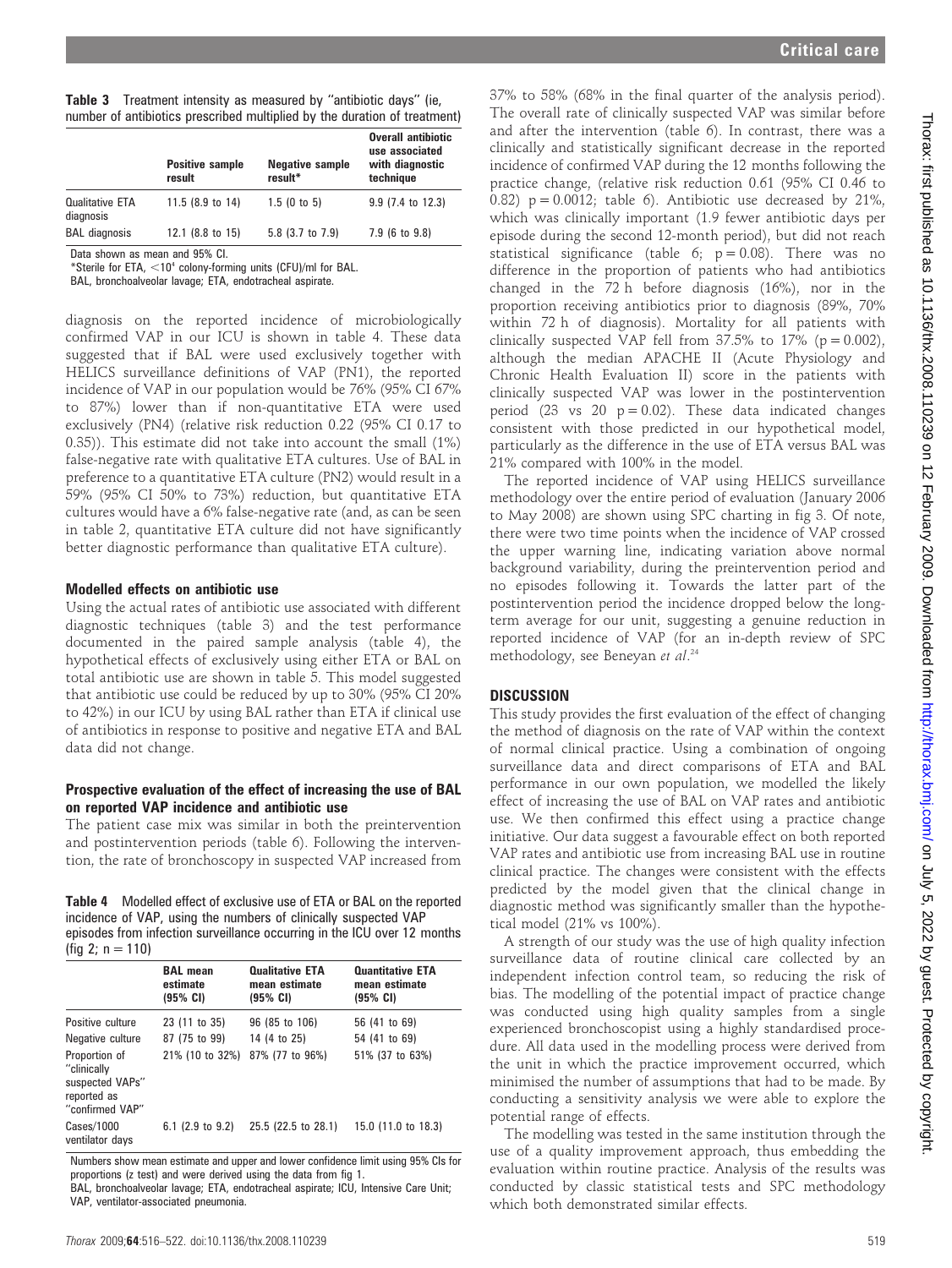|  |  | <b>Table 5</b> Modelled effect of changing diagnostic strategy on the |  |  |
|--|--|-----------------------------------------------------------------------|--|--|
|  |  | antibiotic load experienced by patients with suspected VAP            |  |  |

|                                    | <b>BAL</b> mean<br>$(95% \; \text{Cl})$ | <b>Qualitative ETA mean</b><br>$(95\% \text{ CI})$ |  |  |
|------------------------------------|-----------------------------------------|----------------------------------------------------|--|--|
| Positive culture "antibiotic days" | 278 (133 to 424)                        | 1104 (978 to 1219)                                 |  |  |
| Negative culture "antibiotic days" | 505 (435 to 574)                        | 21 (6 to 38)                                       |  |  |
| Total                              | 783 (568 to 998)                        | 1125 (984 to 1257)                                 |  |  |
| "Antibiotic days" per patient      | $7.1$ (5.2 to 9.1)                      | 10.2 (8.9 to 11.4)                                 |  |  |

Data obtained by combining the modelled effect on reported VAP incidence in table 4, with antibiotic load data from table 3.

The numbers in parentheses are those estimated using the 95% CIs from fig 1.

BAL, bronchoalveolar lavage; ETA, endotracheal aspirate; VAP, ventilator-associated pneumonia.

Debate continues around the mortality that can be attributed to VAP14 and the value of using this as an outcome measure in studies,<sup>15</sup> with a suggestion that other measures such as antibiotic use should be used. The reduction in antibiotics in our study did not achieve statistical significance, although there was a strong trend towards this. The study was not powered to detect a difference in antibiotic prescription, but rather was a pragmatic investigation in the context of normal clinical practice.

Caution should be exercised in extrapolating these data to other populations. The use of a before and after study design is subject to potential time and treatment effect biases, although the finding of similar results to those predicted by the modelling is encouraging. We have compared ETA with a test that is not a universally accepted gold standard (ie, quantitative BAL). In comparison with the proposed, but clinically impractical, gold standard of histology, quantitative BAL may have only

moderate predictive ability.26 27 However, our comparison was pragmatic and clinically relevant.

The lack of specificity of ETA cultures has been noted previously<sup>8 9</sup> and this is reflected in the higher proportion of diagnoses in patients whose samples are ETA derived.<sup>6</sup> Some studies have suggested no difference in sensitivity between the two techniques,<sup>28</sup> <sup>29</sup> and consequently no impact on treatment or outcomes.7 Although some studies have suggested that quantitative cultures of ETA can be used in place of invasive techniques,<sup>20 30 31</sup> we did not demonstrate sufficient diagnostic performance to support this approach, and the 6% rate of false negatives gives cause for concern.

Clinical criteria alone are problematic in the diagnosis of VAP, as a variety of pathologies can mimic pneumonia.<sup>32</sup> Attempts to develop more structured clinical tools such as the Clinical Pulmonary Infection Score (CPIS) have not demonstrated significantly improved diagnosis,<sup>33</sup> although they may have a role in determining response to therapy.<sup>14</sup> Our study confirms the low specificity of clinical criteria.

The finding of reduced reported incidence with BAL-based strategies has two possible interpretations, which are relevant to the conflicting conclusions of the two major RCTs in the field.6 7 First, it may be that quantitative BAL is underdiagnosing true VAP, and that the apparent reduction in incidence and reduction in antibiotic use represent missed VAPs and hence undertreatment. The second interpretation is that ETA overdiagnoses VAP and that use of this method results in overtreatment. Were the former to be correct one might expect a reduction in antibiotic use to be associated with an increased mortality or duration of ventilation. In our study we found a reduction in mortality. There are several possible explanations

Table 6 Demographic characteristics of the populations of ICU patients admitted during the preintervention and postintervention periods, of the patients with clinically suspected VAP and the effects of the intervention on diagnosis of VAP and antibiotic use

|                                                                | <b>Postintervention</b><br><b>Preintervention</b> |                   |                                  |               |
|----------------------------------------------------------------|---------------------------------------------------|-------------------|----------------------------------|---------------|
|                                                                | period                                            | period            | Difference (95% CI)              | p Value       |
| Entire population admitted to ICU                              |                                                   |                   |                                  |               |
| Total number of patients                                       | 1059                                              | 1075              |                                  |               |
| $%$ male                                                       | 58%                                               | 59%               | $-1\%$ (-5% to 3%)               | $0.43*$       |
| Mean age (years)                                               | 55.9                                              | 54.4              | 1.5(0 to 3)                      | $0.06\dagger$ |
| Median (IQR) APACHE II score                                   | $17(12-23)$                                       | $17(11 - 23)$     | 0                                | 0.911         |
| Median (IQR) length of stay (days)                             | $1.9(0.9-4.9)$                                    | $2.1(0.9 - 4.85)$ | 0.2                              | 0.781         |
| <b>ICU</b> mortality                                           | 19%                                               | 20%               | $-0.7\%$ ( $-4\%$ to 2.6%)       | $0.6*$        |
| Patients "at risk" (ie, length of stay<br>$\geq 48$ h)         | 643                                               | 667               |                                  |               |
| Number of at-risk "ventilator days"                            | 3771                                              | 3777              |                                  |               |
| Population with clinically suspected VAP                       |                                                   |                   |                                  |               |
| Number with clinically suspected VAP                           | 110 (17%)                                         | 94 (14%)          | $-3\%$ ( $-6\%$ to 1%)           | $0.16*$       |
| Incidence of suspected VAP (per 1000)<br>ventilator days)      | 29.1                                              | 24.9              |                                  |               |
| Median (IQR) APACHE II score                                   | $23(18 - 26.5)$                                   | $20(16-24)$       | 3                                | 0.021         |
| Number of suspected VAPs undergoing<br>bronchoscopic diagnosis | 41 (37%)                                          | 53(58%)           | 19% (5 to 32%)                   | $0.004*$      |
| Cases of microbiologically confirmed<br><b>VAP</b>             | 68 (62%)                                          | 36 (40%)          | $-22\%$ ( $-36\%$ to $-10\%$ )   | $0.0012*$     |
| % Gram-negative organisms                                      | 51%                                               | 62%               | 11% $(-37%$ to 15%)              | $0.35*$       |
| Incidence of confirmed VAP (per 1000<br>ventilator days)       | 18                                                | 9                 |                                  |               |
| Mean "antibiotic days"                                         | 9.1                                               | 7.2               | $-1.8$ (-3.8 to 0.4)             | $0.08\dagger$ |
| Mortality                                                      | 37.5%                                             | 17%               | $-20.5\%$ ( $-22\%$ to $-19\%$ ) | $0.003*$      |
| 1 Median (IQR) duration of ventilation                         | $16(10-30)$                                       | $19(10-27)$       | 3                                | 0.6           |

\*By z test for proportions. {By t test. {By Mann–Whitney U test.

APACHE II, Acute Physiology and Chronic Health Evaluation II; BAL, bronchoalveolar lavage; ETA, endotracheal aspirate; ICU, Intensive Care Unit; IQR, interquartile range; VAP, ventilator-associated pneumonia.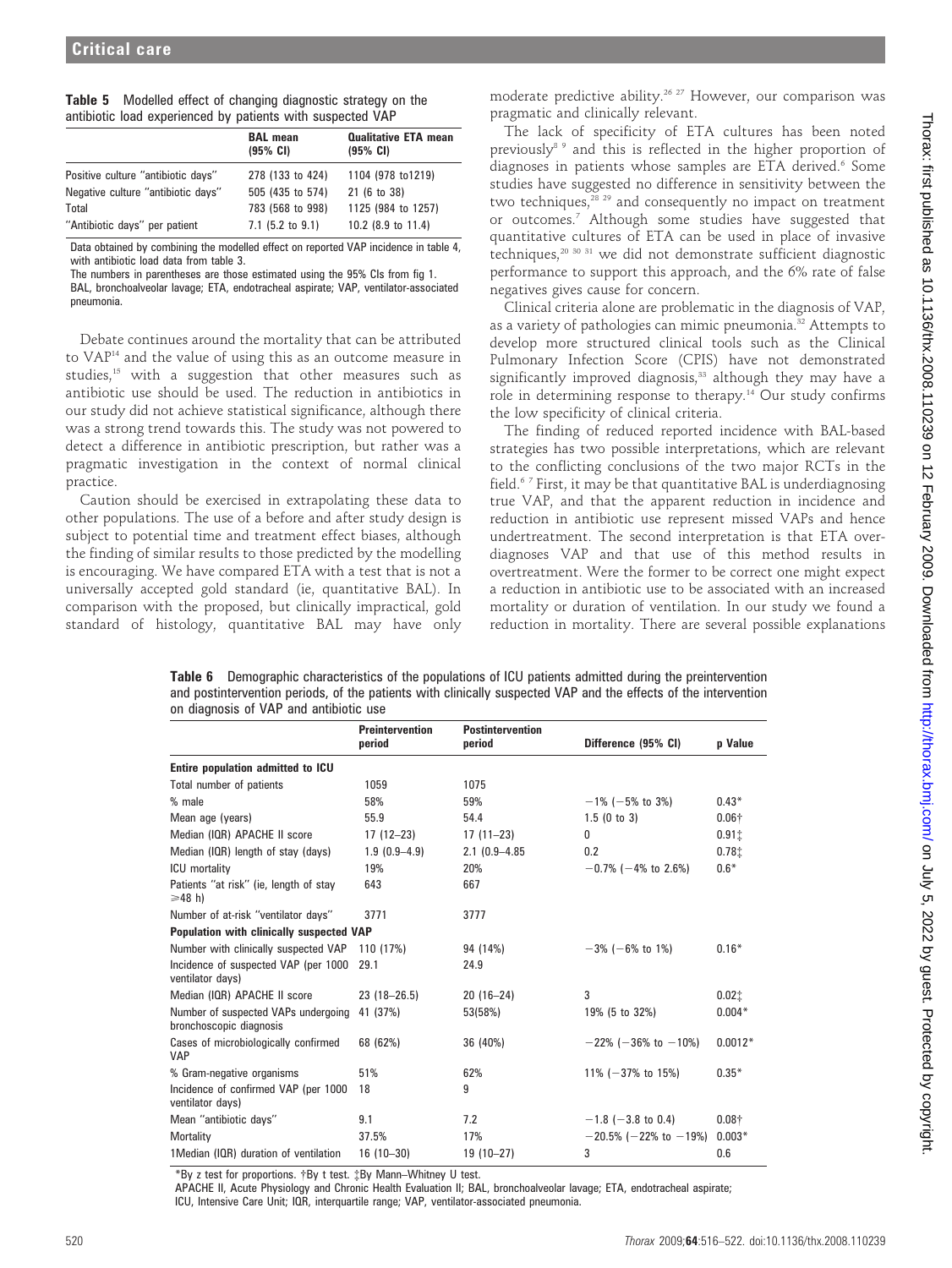Figure 3 Statistical process chart showing incidence of confirmed ventilator-associted pneumonia (VAP) in the preintervention and postintervention periods. Process av, process average; UCL, upper control line; UWL, upper warning line. Lower control line and lower warning lines are omitted for clarity.



for this observation. It is possible that the case mix was different, despite comparing all patients fulfilling clinical HELICS VAP criteria (a similar proportion in both cohorts). Illness severity at ICU admission was higher in the preintervention group, as indicated by higher APACHE II scores, which is likely to account for some of the observed effect. However, the observed reduction in mortality associated with clinically suspected VAP is consistent with a previous  $RCT^6$  and other studies<sup>34</sup> showing associations between inappropriate antibiotic therapy and increased mortality. It is not possible from our before and after study to be sure of the relative contribution, if any, to reduced mortality from changing diagnostic methodology.

Much of the debate concerning methods of diagnosis of VAP has revolved around the impact on patient outcomes.<sup>15</sup> This is the first study to look specifically at the effect on incidence rates, which are of crucial importance to intraunit and interunit comparisons. These form the cornerstones of ''benchmarking'' in the quality improvement processes.<sup>2 3</sup> With the potential for the withdrawal of reimbursement by Medicaid and Medicare for episodes of VAP in US hospitals, variations in incidence rates may also have significant financial impact. The variability in incidence demonstrated above leads us to question the usefulness of comparisons of VAP rates for quality control, unless there is considerably more standardisation of diagnostic techniques.

We have demonstrated that, in a unit that is receptive to the idea, the bronchoscopy rate in suspected VAP can be increased and that this increase leads to a significant decrease in reported incidence. Alongside this is a reduction in antibiotic use, suggesting that it is what the clinician does with the information derived from diagnostic testing that is of crucial importance. Despite most infections being monobacterial, especially amongst those who underwent diagnosis by BAL, most patients initially received a combination of antibiotics, with de-escalation once the infective organism was confirmed by microbiological culture. This is in accordance with suggested antimicrobial best practice.12 13 In the future the use of more rapid diagnostic strategies such as PCR testing<sup>35</sup> may allow deescalation to occur more promptly, so further reducing antibiotic exposure. The finding that our unit tended to use shorter courses of antibiotics for negative ETA samples than for negative BAL samples is intriguing. This study was not designed to look at clinicians' decision-making processes. It is possible that there were differences between patients selected for

bronchoscopy and those who were not. Alternatively, clinicians may have greater confidence that a negative ETA, which in our unit meant no bacterial growth, reflected a true negative for pneumonia. A negative BAL, where bacterial growth below the threshold of 104 CFU/ml was classed as negative, may have been associated with greater clinical uncertainty.

A number of interventions have been proposed to reduce rates of VAP, which have been included in ''ventilator care bundles'', promoted by a growing number of quality improvement organisations.2 3 The results of this study suggest that increasing the use of bronchoscopy as the preferred diagnostic modality may significantly reduce reported VAP rates. This is clearly relevant to any research in this area, and future trials into diagnostic technique should take into account how the information from these tests is applied by clinicians. It is also vital that comparisons between units take account of differences in diagnostic technique used, and that changes in diagnostic technique be reported alongside any apparent changes in incidence.

Acknowledgements: Thanks are due to the staff of the Wellcome Trust Clinical Research Facility, Edinburgh, for their creation of the data capture tool used in the antibiotic use survey. Thanks are also due to the staff of the Intensive Care Unit and Clinical Microbiology Department at the Royal Infirmary of Edinburgh.

**Funding:** This work was supported by a grant from the Sir Jules Thorn Charitable Trust, an unrestricted educational grant from Wyeth Pharmaceuticals and the Edinburgh Critical Care Research Group Trials fund.

Competing interests: AJS has received expenses from Astra Zeneca and Glaxo Smith Kline (for travel and accommodation) to attend international educational conferences. IFL has received expenses from Astra Zeneca (for travel and accommodation) to attend international educational conferences. TSW is the recipient of an unrestricted educational grant from Wyeth pharmaceuticals for work concerning epidemiology of ICU-acquired infection. All other authors have no conflicts of interest to declare.

Patient consent: The study was approved by the Research Ethics Committee.

#### **REFERENCES**

- Chastre J, Fagon J-Y. Ventilator-associated pneumonia. Am J Respir Crit Care Med 2002;165:867–903.
- 2. www.ihi.org/IHI/Topics/CriticalCare/IntensiveCare/Changes/Implementthe2. VentilatorBundle.htm (accessed 30 September 2008).
- 3. www.patientsafetyalliance.scot.nhs.uk/ (accessed 30 September 2008).
- Wiström J, Norrby SR, Myhre EB, et al. Frequency of antibiotic-associated diarrhoea in 2462 antibiotic-treated hospitalized patients: a prospective study. J Antimicrob Chemother 2001;47:43–50.
- 5. **Dancer SJ,** Coyne M, Robertson C, et al. Antibiotic use is associated with resistance of environmental organisms in a teaching hospital. J Hosp Infect 2006;62:200-6.
- 6. Fagon J-Y, Chastre J, Wolff M, et al. Invasive and non-invasive strategies for management of suspected ventilator-associated pneumonia. A randomized trial. Ann Intern Med 2000;132:621–30.